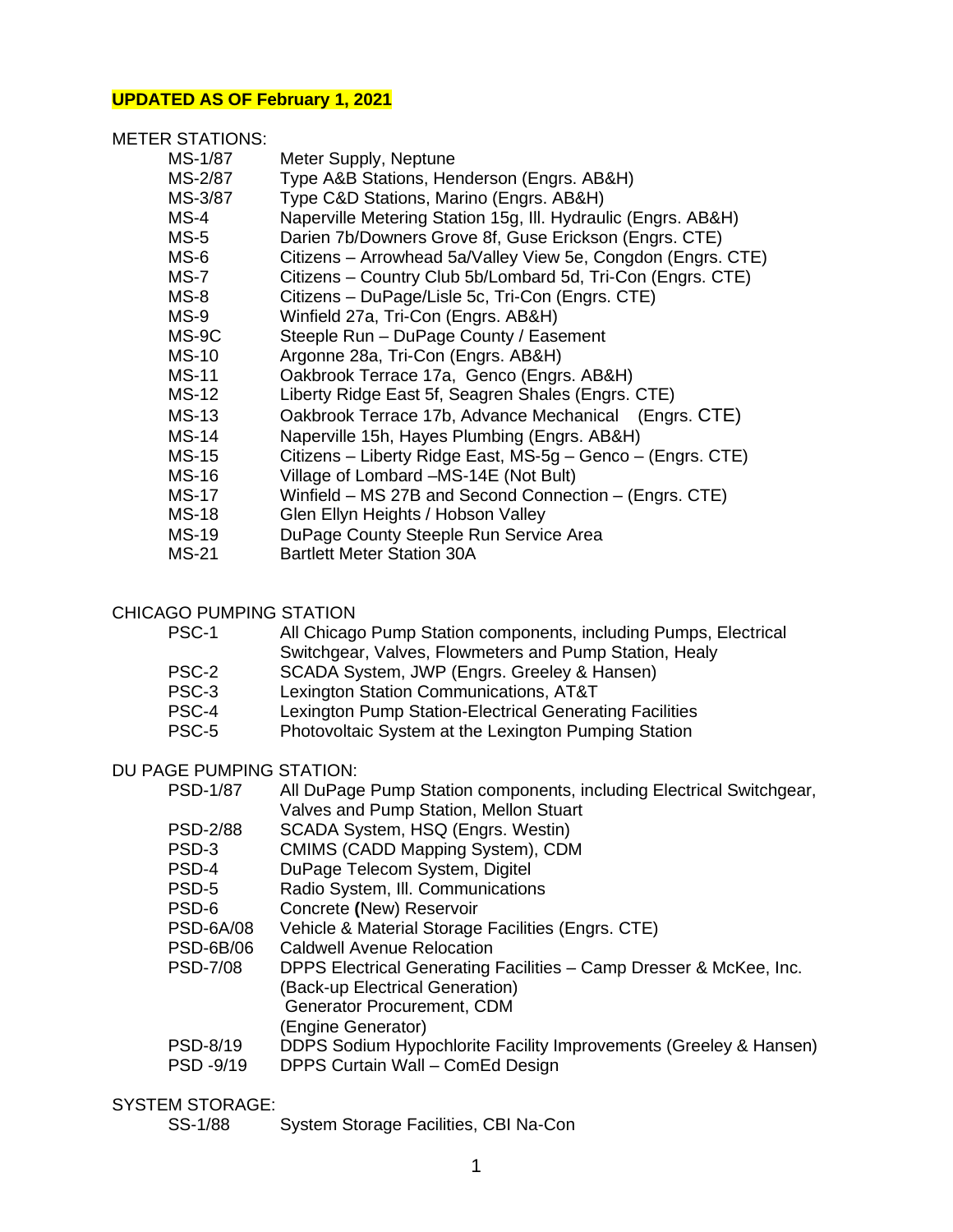|         | Tank Site 1 - Roselle                                               |
|---------|---------------------------------------------------------------------|
|         | Tank Site 2 - Glendale Heights                                      |
|         | Tank Site 3 - Herrick Lake                                          |
|         | Tank Site $4 - (2)$ Tanks – DuPage County (75 <sup>th</sup> St.)    |
| SS-2/95 | Tank Painting - CBI, AB&H, TNEMEC, TIC                              |
| SS-3/00 | Schaumburg Emergency Interconnect - Kovilic (Engrs. AB&H)           |
| SS-4/04 | 75 <sup>th</sup> Street – Pipe Storage Facility                     |
| SS-5/06 | Hydrodynamic Mixing System for Tank Site #4 - East                  |
| SS-6/15 | Rehab Project Tank Site 2 & 4 Tank Painting (Tank Industries)       |
| SS-7/16 | Rehab Project Tank Site 1 & 4E Tank Painting                        |
| SS-8/17 | Rehab of Coating Systems & Fall Protection Systems for Tank Site #3 |
|         | (Era-Valdivia Contractors)                                          |
| SS-9/19 | Tank Site Improvements - (Rossi Contractors)                        |

## TRANSMISSION MAINS:

#### East:

| TE-1/88 | 90" Transmission Main (Former C-87), Kenny                     |
|---------|----------------------------------------------------------------|
| TE-2/88 | Tunnel (Former T-88), Healy                                    |
| TE-3/94 | 72" Transmission Main                                          |
|         | Section I: Rossi                                               |
|         | Section II: Kenny                                              |
| TE-4/99 | 72" Relocation - Hillside - Kennedy                            |
| $TE-5$  | Stray Current Corrosion Mitigation System for 72" Trans. Main, |
|         | (Engrs. AB&H and Cathodic Protection)                          |
| TIB-1   | <b>Inner Belt Transmission Main</b>                            |

## West

| TW-1    | Diehl Rd. to 75 <sup>th</sup> Street                   |
|---------|--------------------------------------------------------|
| TW-2    | <b>Butterfield to Prairie Path</b>                     |
| TW-3    | St. Charles Rd. to Standpipe No. 1                     |
| TW-3/17 | West Transmission Main (Bartlett) AECOM                |
| TW-4    | Winfield Rd – Mitigation of AC Electrical Interference |

## Southwest:

| <b>TSW-1/87</b> | Prospect Avenue, Kenny             |
|-----------------|------------------------------------|
| <b>TSW-2/87</b> | Main Line (Former D-87), Kennedy   |
| TSW-3/88        | Naperville Rd. to Diehl Rd. - Neri |

## South:

| TS-1/86     | Rt. 83 (Former B-86), Kenny                                       |
|-------------|-------------------------------------------------------------------|
| TS-2/86     | 75 <sup>th</sup> & Cass (75 <sup>th</sup> St. Casing)             |
| TS-3/88     | Section I & II - Main Line - Abbott                               |
|             | Section III - Main Line - J.F. Shea                               |
|             | Section IV - Darien Drainage Issue                                |
| TS-4        | <b>County Casing Pipes</b>                                        |
|             | 75 <sup>th</sup> & Palomino, Ranchview, Wherli                    |
|             | Mixing System                                                     |
| <b>TS-5</b> | Meyers/Fairview - Butterfield to 75 <sup>th</sup> 48/36", Kennedy |
| <b>TS-6</b> | South Transmission Main - Plainfield Road                         |
| <b>TS-7</b> | 30" Transmission Line Relocation (75th Street @ Washington St.)   |
| TS-8        | South Transmission Line (Corrosion Mitigation Project)            |
|             |                                                                   |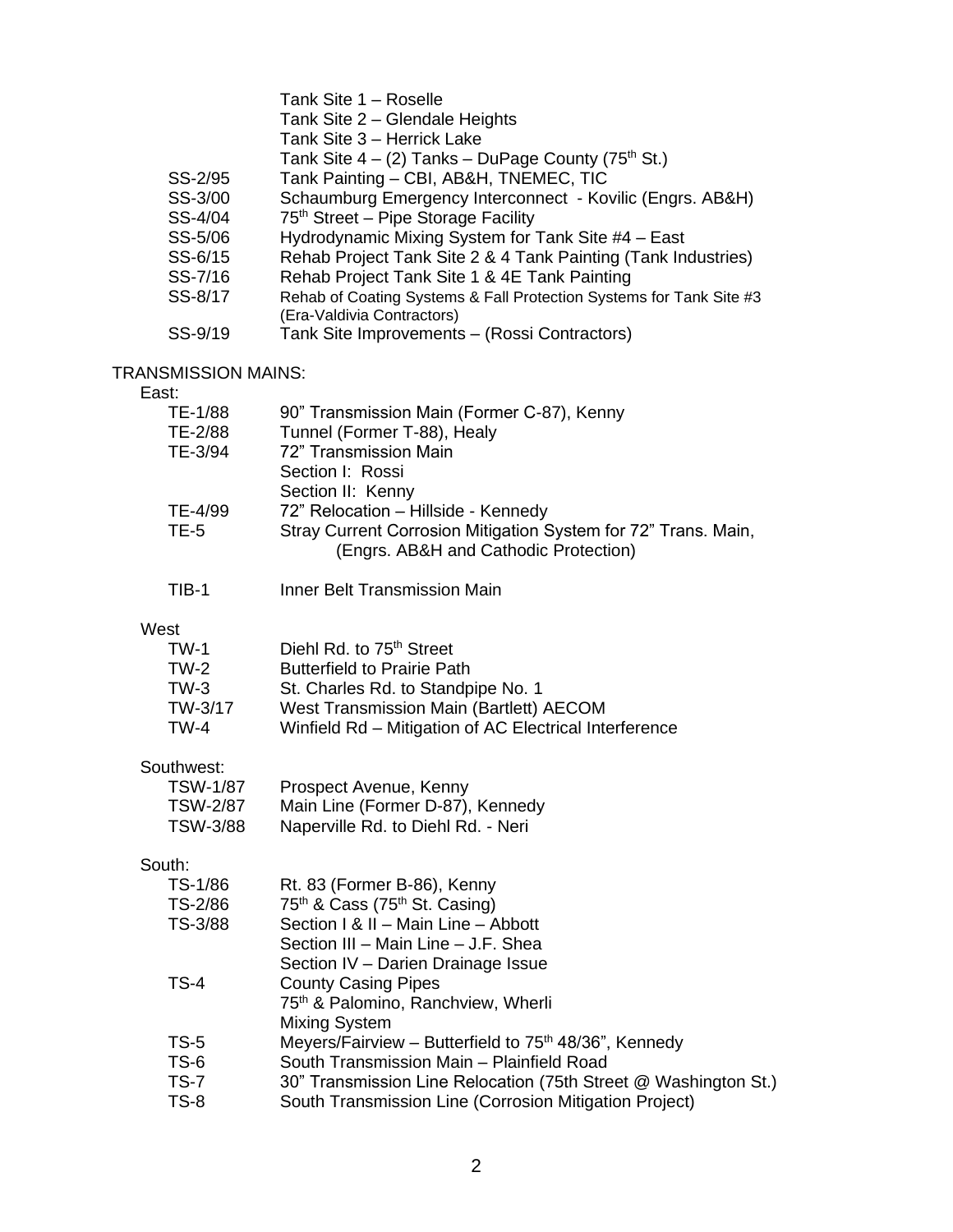| <b>Outer Belt:</b><br><b>TOB-1/86</b><br><b>TOB-2/86</b><br>TOB-3/86<br>TOB-4/86<br>TOB-5/86<br>TOB-6/87<br>TOB-7/11<br>TOB-7/12 | President St., Wheaton<br>Naper Rd., Naperville<br>Bloomingdale/Roselle Rd.<br>Naper Rd./Plank Rd.<br><b>Burlington RR Casing</b><br>Main Line (Former E-87), Abbott<br>Naper Blvd./President Rd./Bloomingdale Rd./Roselle Rd.<br>(75 <sup>th</sup> Street, / Naper Blvd. / Bloomingdale Rd. /Lake Street) |
|----------------------------------------------------------------------------------------------------------------------------------|------------------------------------------------------------------------------------------------------------------------------------------------------------------------------------------------------------------------------------------------------------------------------------------------------------|
| North:<br>TN-1/88                                                                                                                | Main Line, Kennedy                                                                                                                                                                                                                                                                                         |
| Northwest:<br><b>TNW-1/88</b>                                                                                                    | Section I: Rossi<br>Section II: Abbott<br>Section III: Gustafson                                                                                                                                                                                                                                           |
| <b>FEEDER MAINS:</b><br>South:<br>FS-1/87<br>FS-2/90<br>FS-3/96                                                                  | 63 <sup>rd</sup> St. Casing, Leininger Mid-States<br>Main Line, Kenny<br>Argonne Feeder, Lake Co. Grading                                                                                                                                                                                                  |
| Southwest:<br><b>FSW-1/89</b><br>FSW-2<br>FSW-3<br>FSW-4                                                                         | Main Line<br>Section I: Saxton<br>Section II: Abbott<br>Southwest Feeder – Finley Rd., Paschen/Amer. (35 <sup>th</sup> to Butterfield)<br>Southwest Feeder - Maple Ave., Dunteman (County)<br>Southwest Feeder - Finley/35 <sup>th</sup> -Virginia, Abbott                                                 |
| <b>Outer Belt:</b><br>FOB-1/86<br>FOB-2/89                                                                                       | Diehl Road, Naperville<br>Main Line, Abbott                                                                                                                                                                                                                                                                |
| Northwest:<br><b>FNW-1/87</b><br><b>FNW-2/89</b><br><b>FNW-3/88</b><br>North:<br><b>FN-1/87</b><br>FN-2/89                       | Ardmore Ave., Villa Park (Old NW-1), Kennedy<br>Main Line, Kennedy<br>Prairie & LaLonde, Lombard, Kennedy<br>Central Ave., Wood Dale<br>Main Line<br>Section I: Neri<br>Section II: Mola                                                                                                                   |
|                                                                                                                                  | PRESSURE ADJUSTING STATIONS: PA-X/X<br>Divided according to individual municipality                                                                                                                                                                                                                        |

MISCELLANEOUS:

ARFP AwwarRF Project RFP 4033 (Impact of Phosphate Corrosion Inhibitors on Cement-Based Pipes and Linings (CDM –Camp, Dresser & McKee, Inc.)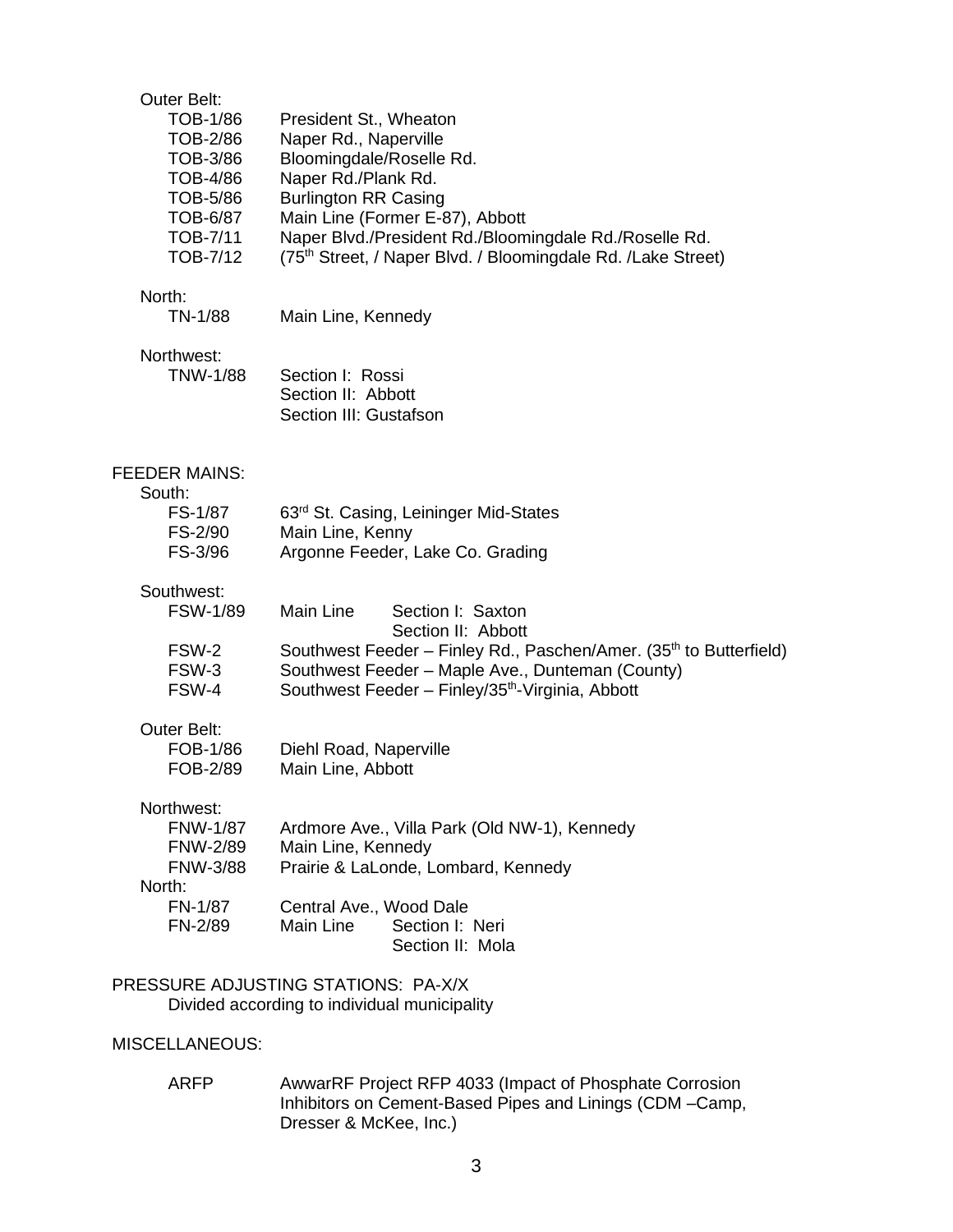# BPT Back-up Telemetry

- BOILER DPPS Replacement
- BOV-1/02 Blow-Off Valve Improvements
- BOV-2 Blow-Off Valve Improvements

BOV 304 + 55 Repair (June 2018)

# **BTM-1/20 Bypass Transmission Main**

CHLORINATION SYSTEM – SODIUM HYPOCHLORITE SYSTEM

| <b>HVAC</b>                                                                                               | <b>HVAC Systems Upgrade</b>                                                                                                                                                                                                                                                                                                                                                                                                                                                                                                                                                                                                                                                                    |
|-----------------------------------------------------------------------------------------------------------|------------------------------------------------------------------------------------------------------------------------------------------------------------------------------------------------------------------------------------------------------------------------------------------------------------------------------------------------------------------------------------------------------------------------------------------------------------------------------------------------------------------------------------------------------------------------------------------------------------------------------------------------------------------------------------------------|
| <b>CDOT</b>                                                                                               | Laramie Avenue Viaduct (Engrs. AECOM)                                                                                                                                                                                                                                                                                                                                                                                                                                                                                                                                                                                                                                                          |
| CP-1/93<br>CP-2/97<br>$CP-3$<br><b>CP Testing</b>                                                         | Corrosion Testing & Monitoring (Corrpro/Rossi)<br>DuPage Pump Station Induced A/C Study Corrosion Control -<br>(Cathodic Protection Management, Inc.)<br>Cathodic Protection Eng. for entire DuPage System<br>General Engineering Services for Cathodic Protection (Corrpro/EN<br>Engineering)                                                                                                                                                                                                                                                                                                                                                                                                 |
| ComEd                                                                                                     | Electric (Com Ed) Reliability Assessment                                                                                                                                                                                                                                                                                                                                                                                                                                                                                                                                                                                                                                                       |
| $D-1$<br>$D-2$<br>$D-3$<br>$D-4$<br>$D-5$<br>$D-6$<br>$D-7$<br>$D-8$<br>$D-9$<br><b>DDR</b><br><b>DDS</b> | Demolition - PSD (516 & 528 Congress, 24W021 E. 77 <sup>th</sup> ), American<br>Environmental<br>Demolition - PSD (500 & 504 Congress), Demolition & Development<br>Demolition - SS/Bloomingdale Rd., American Environmental<br>Demolition - PSC/Ironworkers, U.S. Dismantlement<br>Demolition - PSD (501 Congress), M & R Wrecking<br>Demolition - 537 E. Congress, Reliable Wrecking<br>Demolition - 529 & 533 E. Congress, Lake Co. Grading<br>Demolition - 509 E. Congress, Lake Co. Grading<br>Demolition - 500 E. Congress; 504, 508 & 528 E. Harrison;<br>500 E. Lexington, Rizzi<br>Darien Drainage Report - CTE Engineers<br>Installation of Dedicated Cooling System in the Computer |
|                                                                                                           | <b>Equipment Room</b>                                                                                                                                                                                                                                                                                                                                                                                                                                                                                                                                                                                                                                                                          |
| <b>DPPS</b>                                                                                               | <b>DPPS - Fall Protection Controls</b>                                                                                                                                                                                                                                                                                                                                                                                                                                                                                                                                                                                                                                                         |
| <b>EGD</b>                                                                                                | <b>Electrical Generation Design</b>                                                                                                                                                                                                                                                                                                                                                                                                                                                                                                                                                                                                                                                            |
| <b>HVAC</b>                                                                                               | DPPS - Heating & Air Conditioning Modifications                                                                                                                                                                                                                                                                                                                                                                                                                                                                                                                                                                                                                                                |
| GIS                                                                                                       | Geographic Information System (Patrick Engineering)                                                                                                                                                                                                                                                                                                                                                                                                                                                                                                                                                                                                                                            |
| <b>LFS</b>                                                                                                | LEXINGTON PUMP FEASIBILITY STUDY                                                                                                                                                                                                                                                                                                                                                                                                                                                                                                                                                                                                                                                               |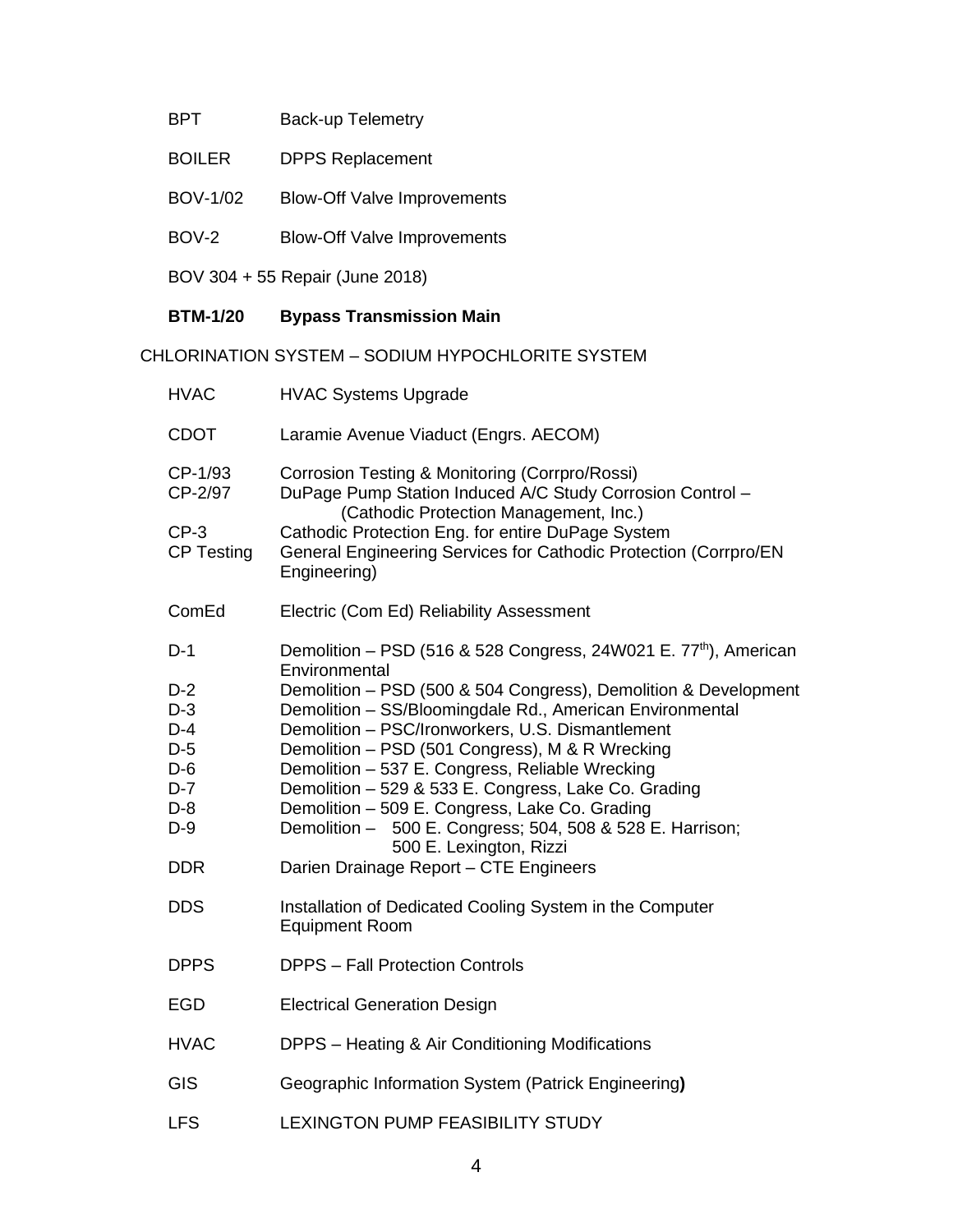| $MT-1$<br>$MT-2$<br>$MT-3$<br>$MT-4$<br>$MT-5$<br>MT-6<br>$MT-8$<br>MT-10                                                                                                           | <b>Testing Services, TSC</b><br>Tank Coating Inspection, TIC<br>Testing Services (7/89 Contract), TSC<br>Materials Testing - 72", Darien/DG MS/PA, SEECO<br>Materials Testing - '96-'99, SEECO<br>Materials Testing - '01-'04, SEECO<br>Materials Testing - "07, SEECO<br>Materials Testing - "12 Material Solutions Laboratory                                                                                                                                                                                                                                                                                                                                                                                                                                                                                                               |
|-------------------------------------------------------------------------------------------------------------------------------------------------------------------------------------|-----------------------------------------------------------------------------------------------------------------------------------------------------------------------------------------------------------------------------------------------------------------------------------------------------------------------------------------------------------------------------------------------------------------------------------------------------------------------------------------------------------------------------------------------------------------------------------------------------------------------------------------------------------------------------------------------------------------------------------------------------------------------------------------------------------------------------------------------|
| <b>PC-06</b>                                                                                                                                                                        | <b>Pipeline Conflicts</b>                                                                                                                                                                                                                                                                                                                                                                                                                                                                                                                                                                                                                                                                                                                                                                                                                     |
| PL-001<br>PL-PP                                                                                                                                                                     | Pipe Loop Testing Program, (Camp Dresser & McKee, Inc.)<br>Pipe Loop Pilot Plant                                                                                                                                                                                                                                                                                                                                                                                                                                                                                                                                                                                                                                                                                                                                                              |
| <b>PLC</b>                                                                                                                                                                          | <b>Upgrade Meter Test Bench</b>                                                                                                                                                                                                                                                                                                                                                                                                                                                                                                                                                                                                                                                                                                                                                                                                               |
| <b>PM-1</b>                                                                                                                                                                         | <b>Electrical System Enhancements</b>                                                                                                                                                                                                                                                                                                                                                                                                                                                                                                                                                                                                                                                                                                                                                                                                         |
| QR-1/91<br>QR-2/93<br>QR-3/95<br>QR-4/98<br>QR-5/00<br>QR-6/02<br>QR-7/05<br>QR-8/08<br>QR-9/11<br>QR-10/13<br>QR-11/17<br>QRE-1/02<br>QRE-2/04<br>QRE-3/07<br>QRE-4/08<br>QRE-5/10 | Quick Response (Emergency Maintenance), Abbott, Rossi<br>Quick Response (Emergency Maintenance), Abbott, Rossi<br>Quick Response (Emergency Maint.), Kennedy, Kenny, Rossi<br>Quick Response (Emergency Maint.), Lake County Grading, Kennedy, Rossi<br>Quick Response (Emergency Maint.), Kennedy, Rossi<br>Quick Response (Emergency Maint.), Kennedy, Rossi<br>Quick Response (Emergency Maint.) Kennedy, Rossi<br>Quick Response (Emergency Maint.) Martam, Rossi<br>Quick Response (Emergency Maint.) Airy's, Rossi<br>Quick Response (Emergency Maint.), Neri, Rossi<br>Quick Response (Emergency Maint.), Neri, Rossi<br>Quick Response (Electrical Work),<br><b>Quick Response (Electrical Work)</b><br><b>Quick Response (Electrical Work)</b><br><b>Quick Response (Electrical Work)</b><br><b>Quick Response (Electrical Work)</b> |
| QRE-6/12<br>QRE-7/15<br>QRE-8/17<br><b>QRE-9/20</b>                                                                                                                                 | <b>Quick Response (Electrical Work)</b><br><b>Quick Response (Electrical Work)</b><br><b>Quick Response (Electrical Work)</b><br><b>Quick Response (Electrical Work)</b>                                                                                                                                                                                                                                                                                                                                                                                                                                                                                                                                                                                                                                                                      |
| <b>RRB</b>                                                                                                                                                                          | Removing and Replacing Barbed Wire on Three Tank<br><b>Site Fences</b>                                                                                                                                                                                                                                                                                                                                                                                                                                                                                                                                                                                                                                                                                                                                                                        |
| ROV-1                                                                                                                                                                               | <b>Remotely Operated Valves, Kovilic</b>                                                                                                                                                                                                                                                                                                                                                                                                                                                                                                                                                                                                                                                                                                                                                                                                      |
| <b>DSP</b>                                                                                                                                                                          | Furnish & Deliver Steel Pipe                                                                                                                                                                                                                                                                                                                                                                                                                                                                                                                                                                                                                                                                                                                                                                                                                  |
| <b>UPS</b>                                                                                                                                                                          | Furnish & Install Uninterruptible Supply System                                                                                                                                                                                                                                                                                                                                                                                                                                                                                                                                                                                                                                                                                                                                                                                               |
| <b>UTS</b>                                                                                                                                                                          | Furnish & Install an Upgraded Telephone System                                                                                                                                                                                                                                                                                                                                                                                                                                                                                                                                                                                                                                                                                                                                                                                                |